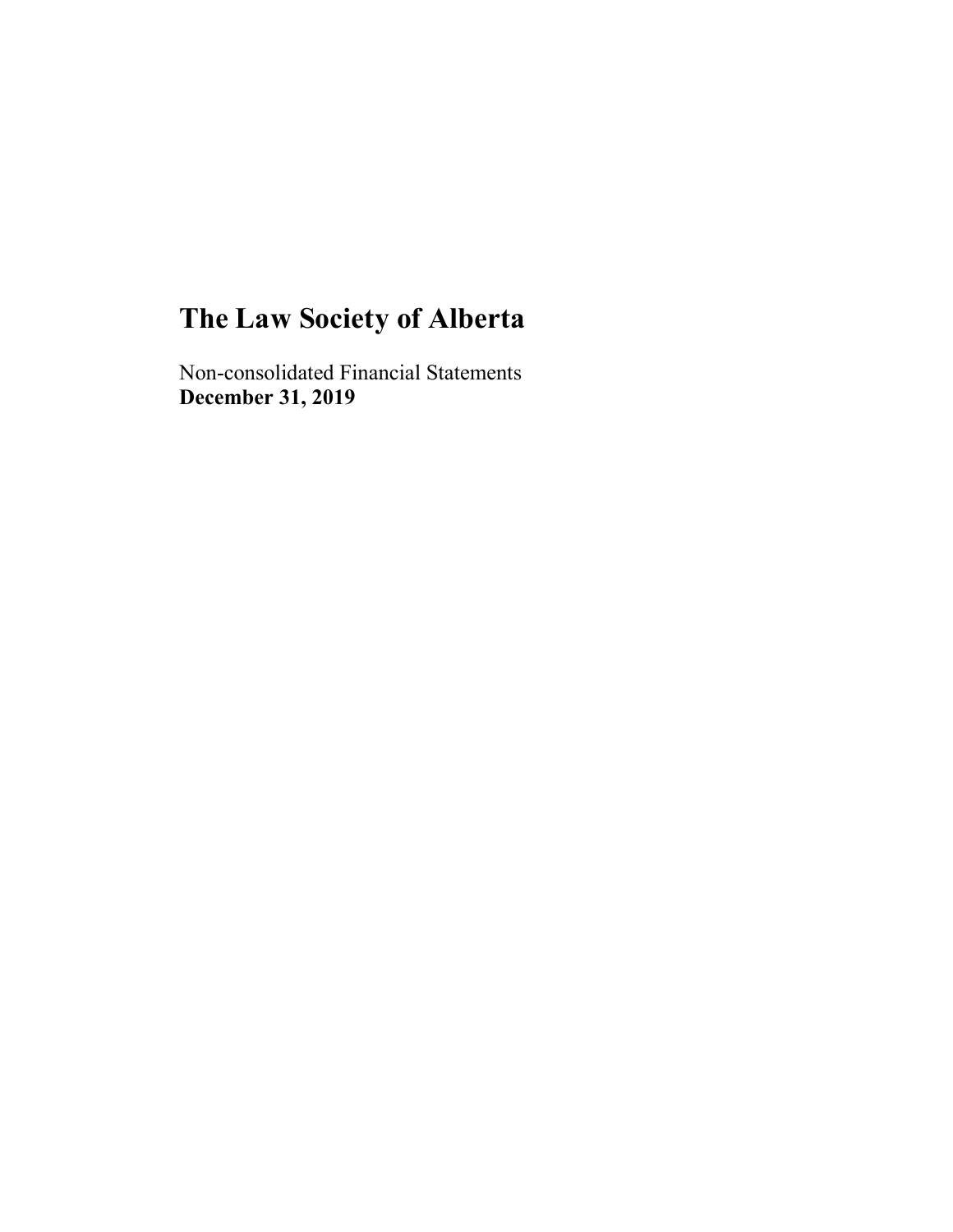

# *Independent auditor's report*

To the Directors of The Law Society of Alberta

#### *Our opinion*

In our opinion, the accompanying non-consolidated financial statements present fairly, in all material respects, the financial position of The Law Society of Alberta (the Society) as at December 31, 2019 and the results of its operations and its cash flows for the year then ended in accordance with Canadian accounting standards for not-for-profit organizations.

#### **What we have audited**

The Society's non-consolidated financial statements comprise:

- the non-consolidated balance sheet as at December 31, 2019;
- the non-consolidated statement of revenue, expenses and fund balances for the year then ended;
- the non-consolidated statement of cash flows for the year then ended; and
- the notes to the non-consolidated financial statements, which include a summary of significant accounting policies.

#### *Basis for opinion*

We conducted our audit in accordance with Canadian generally accepted auditing standards. Our responsibilities under those standards are further described in the *Auditor's responsibilities for the audit of the non-consolidated financial statements* section of our report.

We believe that the audit evidence we have obtained is sufficient and appropriate to provide a basis for our opinion.

#### **Independence**

We are independent of the Society in accordance with the ethical requirements that are relevant to our audit of the non-consolidated financial statements in Canada. We have fulfilled our other ethical responsibilities in accordance with these requirements.

#### *Responsibilities of management and those charged with governance for the nonconsolidated financial statements*

Management is responsible for the preparation and fair presentation of the non-consolidated financial statements in accordance with Canadian accounting standards for not-for-profit organizations, and for such internal control as management determines is necessary to enable the preparation of nonconsolidated financial statements that are free from material misstatement, whether due to fraud or error.

*PricewaterhouseCoopers LLP 111-5th Avenue SW, Suite 3100, Calgary, Alberta, Canada T2P 5L3 T: +1 403 509 7500, F: +1 403 781 1825*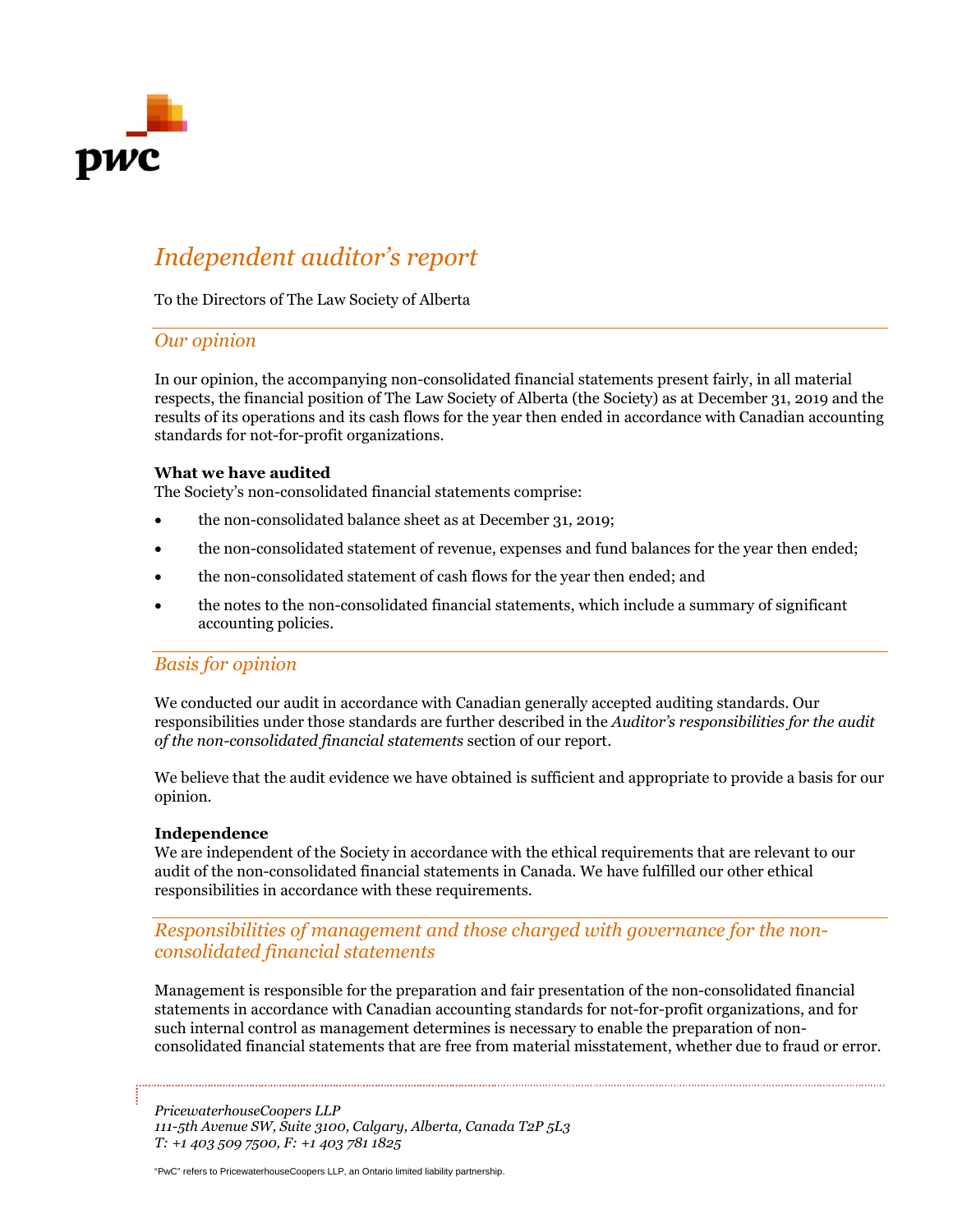

In preparing the non-consolidated financial statements, management is responsible for assessing the Society's ability to continue as a going concern, disclosing, as applicable, matters related to going concern and using the going concern basis of accounting unless management either intends to liquidate the Society or to cease operations, or has no realistic alternative but to do so.

Those charged with governance are responsible for overseeing the Society's financial reporting process.

#### *Auditor's responsibilities for the audit of the non-consolidated financial statements*

Our objectives are to obtain reasonable assurance about whether the non-consolidated financial statements as a whole are free from material misstatement, whether due to fraud or error, and to issue an auditor's report that includes our opinion. Reasonable assurance is a high level of assurance, but is not a guarantee that an audit conducted in accordance with Canadian generally accepted auditing standards will always detect a material misstatement when it exists. Misstatements can arise from fraud or error and are considered material if, individually or in the aggregate, they could reasonably be expected to influence the economic decisions of users taken on the basis of these non-consolidated financial statements.

As part of an audit in accordance with Canadian generally accepted auditing standards, we exercise professional judgment and maintain professional skepticism throughout the audit. We also:

- Identify and assess the risks of material misstatement of the non-consolidated financial statements, whether due to fraud or error, design and perform audit procedures responsive to those risks, and obtain audit evidence that is sufficient and appropriate to provide a basis for our opinion. The risk of not detecting a material misstatement resulting from fraud is higher than for one resulting from error, as fraud may involve collusion, forgery, intentional omissions, misrepresentations, or the override of internal control.
- Obtain an understanding of internal control relevant to the audit in order to design audit procedures that are appropriate in the circumstances, but not for the purpose of expressing an opinion on the effectiveness of the Society's internal control.
- Evaluate the appropriateness of accounting policies used and the reasonableness of accounting estimates and related disclosures made by management.
- Conclude on the appropriateness of management's use of the going concern basis of accounting and, based on the audit evidence obtained, whether a material uncertainty exists related to events or conditions that may cast significant doubt on the Society's ability to continue as a going concern. If we conclude that a material uncertainty exists, we are required to draw attention in our auditor's report to the related disclosures in the non-consolidated financial statements or, if such disclosures are inadequate, to modify our opinion. Our conclusions are based on the audit evidence obtained up to the date of our auditor's report. However, future events or conditions may cause the Society to cease to continue as a going concern.
- Evaluate the overall presentation, structure and content of the non-consolidated financial statements, including the disclosures, and whether the non-consolidated financial statements represent the underlying transactions and events in a manner that achieves fair presentation.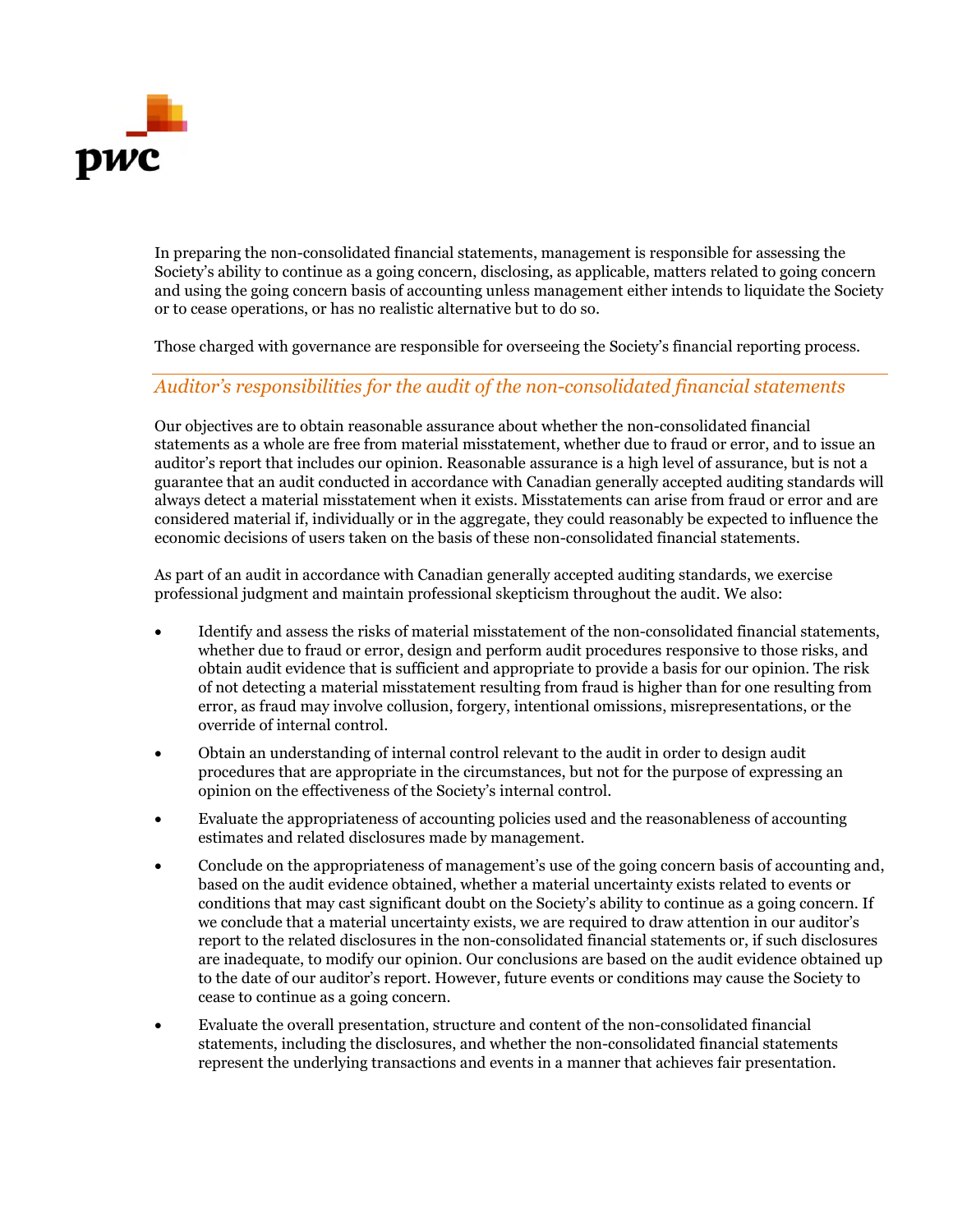

We communicate with those charged with governance regarding, among other matters, the planned scope and timing of the audit and significant audit findings, including any significant deficiencies in internal control that we identify during our audit.

Pricewaterhouse Coopers LLP

Chartered Professional Accountants

Calgary, Alberta May 21, 2020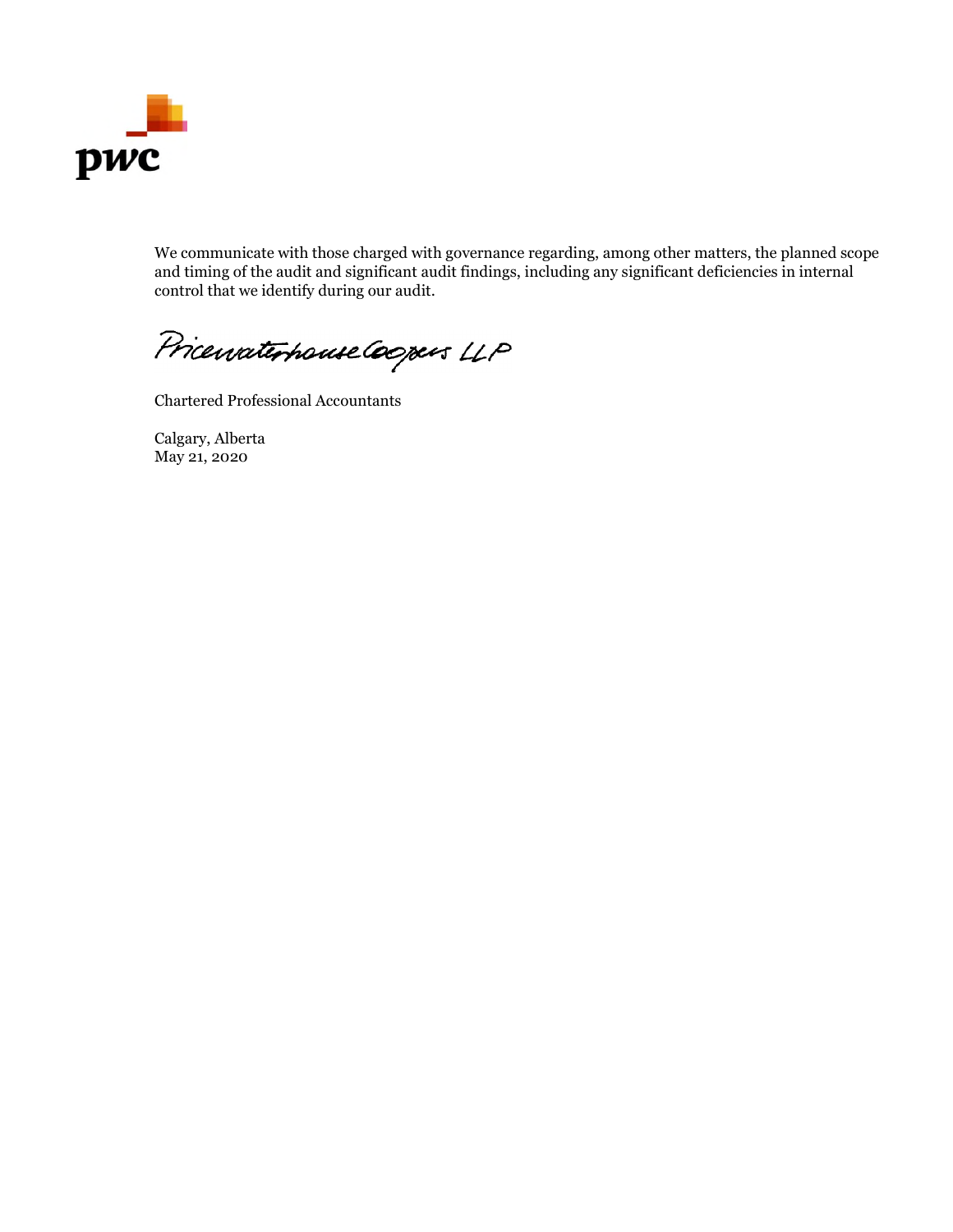### Non-consolidated Balance Sheet

### As at December 31, 2019

|                                                                                                                                                                    | General<br>Fund<br>S                | <b>Assurance</b><br>Fund<br>S | <b>Viscount</b><br><b>Bennett</b><br><b>Trust</b><br>Fund<br>S | 2019<br>S                                        | 2018<br>S                           |
|--------------------------------------------------------------------------------------------------------------------------------------------------------------------|-------------------------------------|-------------------------------|----------------------------------------------------------------|--------------------------------------------------|-------------------------------------|
| <b>Assets</b>                                                                                                                                                      |                                     |                               |                                                                |                                                  |                                     |
| <b>Current assets</b><br>Cash and cash equivalents<br>Accounts receivable<br>Prepaid expenses                                                                      | 7,154,337<br>6,392,760<br>351,848   | 1,105,475<br>86,788           | 229,951<br>4                                                   | 8,489,763<br>6,479,552<br>351,848                | 13,962,530<br>1,406,964<br>236,465  |
|                                                                                                                                                                    | 13,898,945                          | 1,192,263                     | 229,955                                                        | 15,321,163                                       | 15,605,959                          |
| Investments (note 3)                                                                                                                                               | 1,446,258                           | 8,222,384                     | 1,760,189                                                      | 11,428,831                                       | 10,373,482                          |
| Loan Receivable (note 4)                                                                                                                                           | 1,746,600                           |                               |                                                                | 1,746,600                                        | 583,195                             |
| <b>Reinsurance recoverable</b> (note 7)                                                                                                                            |                                     | 1,147,000                     |                                                                | 1,147,000                                        | 2,605,000                           |
| Trust assets (note 5)                                                                                                                                              | 2,348,946                           |                               |                                                                | 2,348,946                                        | 2,233,205                           |
| Capital assets (note 6)                                                                                                                                            | 9,362,083                           |                               |                                                                | 9,362,083                                        | 1,359,700                           |
|                                                                                                                                                                    | 28,802,832                          | 10,561,647                    | 1,990,144                                                      | 41,354,623                                       | 32,760,541                          |
| <b>Liabilities</b>                                                                                                                                                 |                                     |                               |                                                                |                                                  |                                     |
| <b>Current liabilities</b><br>Deferred revenue<br>Accounts payable and accrued liabilities<br>Due to related parties (note 12)                                     | 6,496,961<br>3,214,884<br>152,250   | 16,000                        |                                                                | 6,496,961<br>3,230,884<br>152,250                | 6,315,501<br>1,957,422<br>21,744    |
|                                                                                                                                                                    | 9,864,095                           | 16,000                        | $\blacksquare$                                                 | 9,880,095                                        | 8,294,667                           |
| Long-term liabilities<br>Reserve for claims and related costs (note 7)<br>Lease liability (note 10)<br>Trust liabilities (note 5)<br>Pension plan payable (note 9) | 5,965,142<br>2,348,946<br>2,602,368 | 7,278,000                     | $\overline{a}$                                                 | 7,278,000<br>5,965,142<br>2,348,946<br>2,602,368 | 6,675,000<br>2,233,205<br>2,470,828 |
|                                                                                                                                                                    | 10,916,456                          | 7,278,000                     | $\qquad \qquad \blacksquare$                                   | 18,194,456                                       | 11,379,033                          |
|                                                                                                                                                                    | 20,780,551                          | 7,294,000                     | $\blacksquare$                                                 | 28,074,551                                       | 19,673,700                          |
| <b>Fund balances</b><br>Invested in capital assets<br>Restricted funds (note 8)                                                                                    | 3,749,115                           |                               |                                                                | 3,749,115                                        | 1,359,700                           |
| Contingency reserve – internally restricted<br>Scholarship reserve – externally restricted<br>Unrestricted funds                                                   | 4,273,166                           | 3,267,647                     | 1,990,144                                                      | 3,267,647<br>1,990,144<br>4,273,166              | 4,988,654<br>1,802,591<br>4,935,896 |
|                                                                                                                                                                    | 8,022,281                           | 3,267,647                     | 1,990,144                                                      | 13,280,072                                       | 13,086,841                          |
|                                                                                                                                                                    | 28,802,832                          | 10,561,647                    | 1,990,144                                                      | 41,354,623                                       | 32,760,541                          |

Commitments (note 11)

### Approved by the Board

### \_\_\_\_\_\_\_\_\_\_\_\_\_\_\_\_\_\_\_\_\_\_\_\_\_\_\_\_\_\_\_\_\_\_\_\_\_\_ \_\_\_\_\_\_\_\_\_\_\_\_\_\_\_\_\_\_\_\_\_\_\_\_\_\_\_\_\_\_\_\_\_\_\_\_\_ **Kent Teskey, QC Ken Warren, QC**

President **Chair of the Audit and Finance Committee**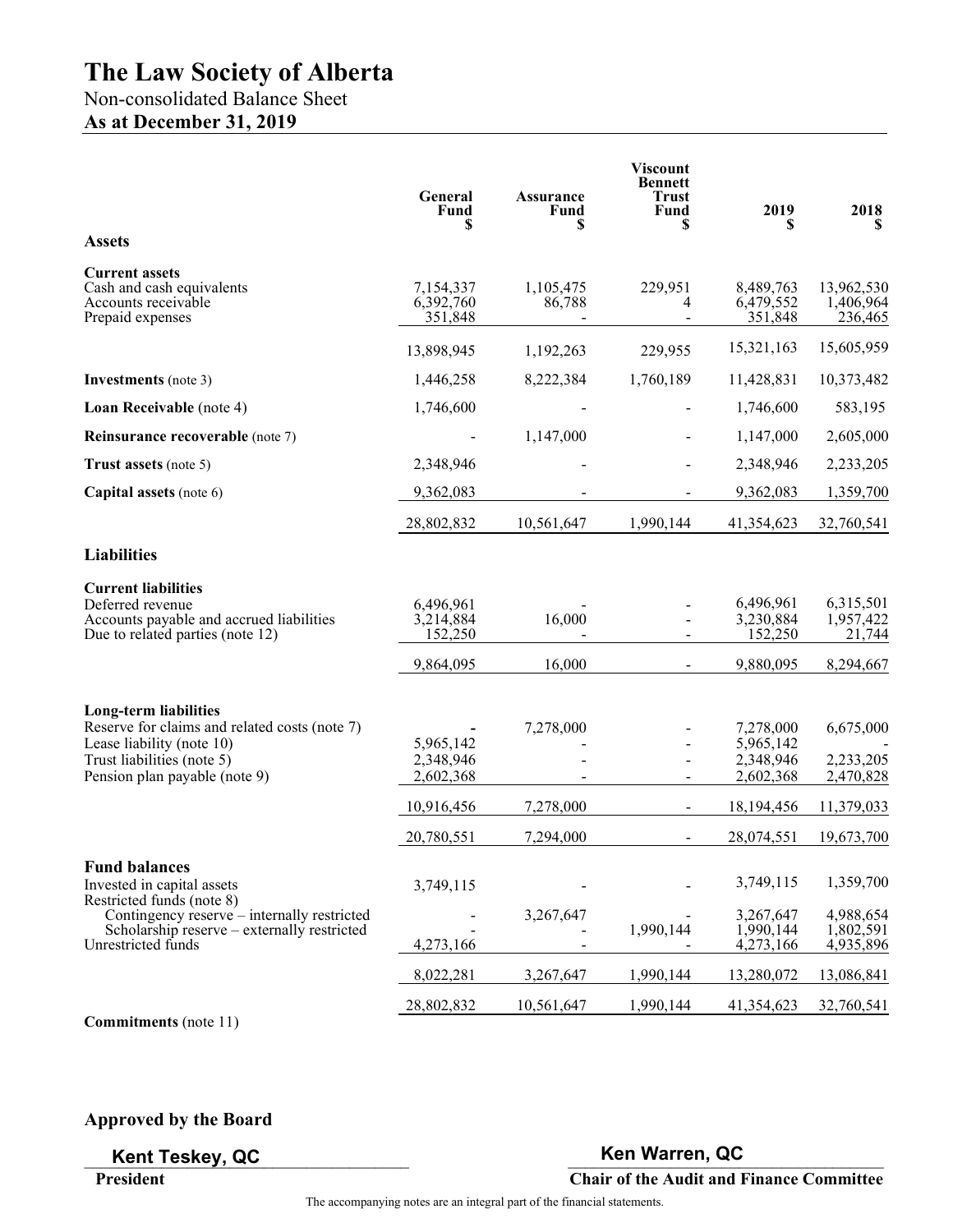Non-consolidated Statement of Revenue, Expenses and Fund Balances

### For the year ended December 31, 2019

|                                                              | General<br>Fund<br>\$  | <b>Assurance</b><br>Fund<br>S | <b>Viscount</b><br><b>Bennett</b><br><b>Trust</b><br>Fund<br>S | 2019<br>S              | 2018<br>S            |
|--------------------------------------------------------------|------------------------|-------------------------------|----------------------------------------------------------------|------------------------|----------------------|
| <b>Revenue</b>                                               |                        |                               |                                                                |                        |                      |
| Practice fees                                                | 27,559,175             |                               |                                                                | 27,559,175             | 26,986,106           |
| Management fee (note 11)                                     | 2,867,000              |                               |                                                                | 2,867,000              | 3,490,072            |
| Investment income<br>Enrolment and application fees          | 404,664<br>777,120     | 397,278                       | 72,645                                                         | 874,587<br>777,120     | 842,800<br>784,960   |
| Other                                                        | 250,761                |                               |                                                                | 250,761                | 115,870              |
|                                                              | 31,858,720             | 397,278                       | 72,645                                                         | 32,328,643             | 32,219,808           |
| <b>Expenses</b>                                              |                        |                               |                                                                |                        |                      |
| Corporate costs                                              |                        |                               |                                                                |                        |                      |
| Premises operating costs                                     | 2,465,334              |                               |                                                                | 2,465,334              | 2,300,127            |
| Amortization                                                 | 1,090,422              |                               |                                                                | 1,090,422              | 1,057,869            |
| General corporate costs<br>Departmental costs                | 859,244                | 32,625                        | 4,970                                                          | 896,839                | 773,215              |
| Business technology                                          | 3,585,969              |                               |                                                                | 3,585,969              | 3,044,507            |
| Counsel & Conduct                                            | 3,575,798              |                               |                                                                | 3,575,798              | 3,336,141            |
| <b>Trust Safety</b>                                          | 1,981,906              |                               | $\overline{\phantom{a}}$                                       | 1,981,906              | 2,278,091            |
| Policy & Ethics                                              | 1,673,615              |                               | $\qquad \qquad \blacksquare$                                   | 1,673,615              | 1,818,338            |
| Investigations                                               | 1,454,030              |                               |                                                                | 1,454,030              | 1,451,631            |
| Early intervention                                           | 1,343,644              |                               | $\qquad \qquad \blacksquare$                                   | 1,343,644              | 1,096,648            |
| Secretariat<br>Membership                                    | 1,274,163<br>1,100,920 |                               | $\overline{a}$<br>L,                                           | 1,274,163<br>1,100,920 | 1,396,625<br>964,379 |
| Accounting                                                   | 999,110                |                               |                                                                | 999,110                | 986,108              |
| Practice review                                              | 989,561                |                               |                                                                | 989,561                | 906,231              |
| Administration                                               | 870,301                |                               |                                                                | 870,301                | 904,309              |
| Communications                                               | 834,750                |                               |                                                                | 834,750                | 775,650              |
| Custodianships                                               | 737,676                |                               |                                                                | 737,676                | 576,106              |
| Information management                                       | 678,639                |                               |                                                                | 678,639                | 602,600              |
| Tribunal                                                     | 664,172                |                               |                                                                | 664,172                | 455,205              |
| Governance<br>Human resources                                | 604,221<br>562,439     |                               |                                                                | 604,221<br>562,439     | 549,858              |
| <b>External</b> funding                                      | 3,270,633              |                               | $\qquad \qquad \blacksquare$                                   | 3,270,633              | 693,513<br>3,162,550 |
| Provision for claims & related costs net (note 7)            |                        | 2,485,405                     | $\qquad \qquad \blacksquare$                                   | 2,485,405              | (553,086)            |
| Scholarships                                                 |                        |                               | 20,000                                                         | 20,000                 | 60,000               |
|                                                              | 30,616,547             | 2,518,030                     | 24,970                                                         | 33,159,547             | 28,636,615           |
| Excess of revenue over expenses for the year                 |                        |                               |                                                                |                        |                      |
| before other items                                           | 1,242,173              | (2,120,752)                   | 47,675                                                         | (830,904)              | 3,583,193            |
|                                                              |                        |                               |                                                                |                        |                      |
| Other items:                                                 |                        |                               |                                                                |                        |                      |
| Unrealized gain (loss) on investments                        | 73,583                 | 567,745                       | 139,878                                                        | 781,206                | (460, 809)           |
| Recovered costs<br>Interfund management fees                 | 242,929<br>168,000     | (168,000)                     |                                                                | 242,929                | 315,556              |
|                                                              |                        |                               |                                                                |                        |                      |
| Excess (deficiency) of revenue over expenses<br>for the year | 1,726,685              | (1,721,007)                   | 187,553                                                        | 193,231                | 3,437,940            |
| Fund balance – beginning of year                             | 6,295,596              | 4,988,654                     | 1,802,591                                                      | 13,086,841             | 9,648,901            |
| Fund balance – end of year                                   | 8,022,281              | 3,267,647                     | 1,990,144                                                      | 13,280,072             | 13,086,841           |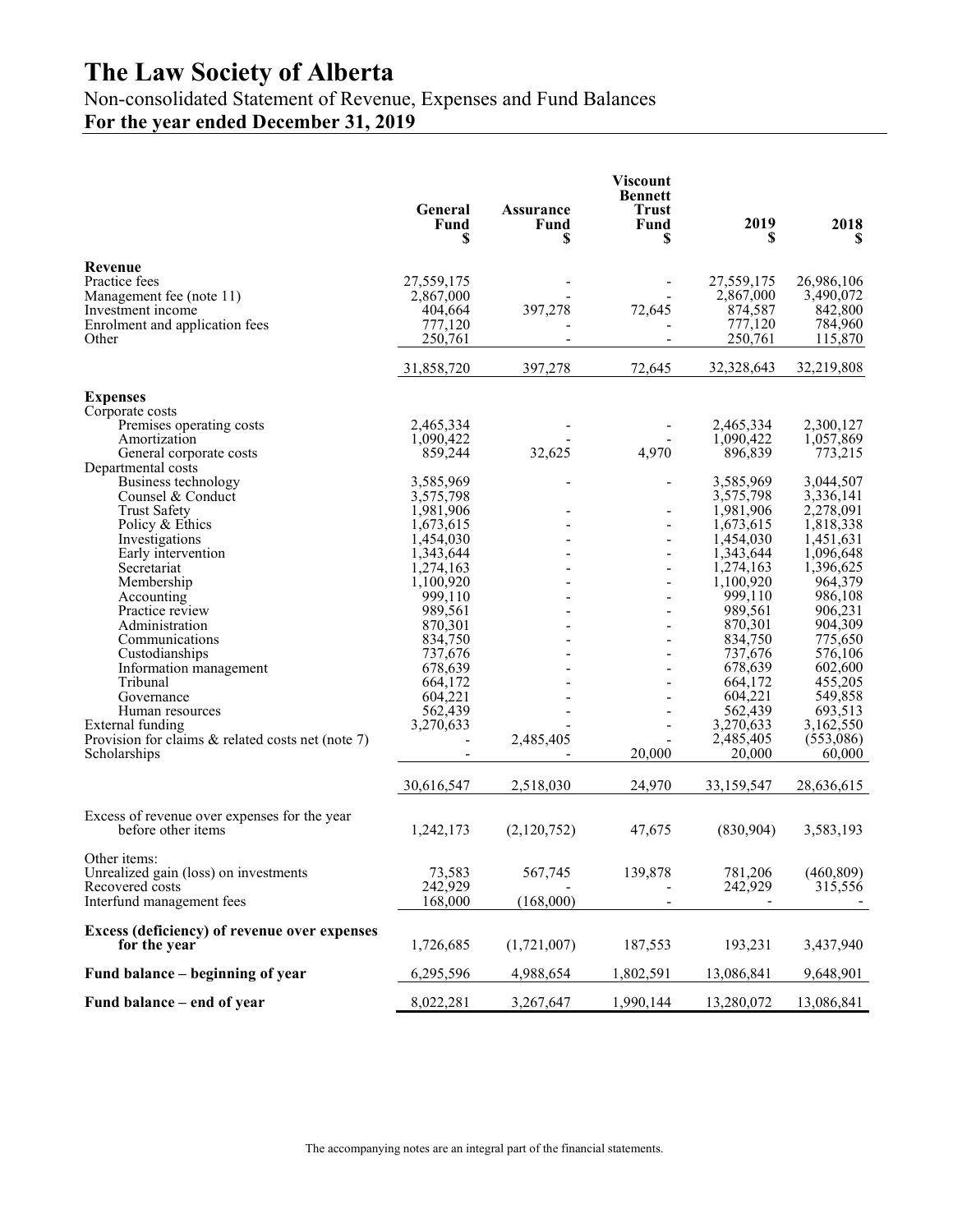# Non-consolidated Statement of Cash Flows

For the year ended December 31, 2019

|                                                                                                                                                        | General<br>Fund<br>\$                        | <b>Assurance</b><br>Fund<br>\$      | <b>Viscount</b><br><b>Bennett</b><br><b>Trust</b><br>Fund<br>\$ | 2019<br>\$                                                    | 2018                                            |
|--------------------------------------------------------------------------------------------------------------------------------------------------------|----------------------------------------------|-------------------------------------|-----------------------------------------------------------------|---------------------------------------------------------------|-------------------------------------------------|
| Cash provided by (used in)                                                                                                                             |                                              |                                     |                                                                 |                                                               |                                                 |
| <b>Operating activities</b><br>Excess (deficiency) of revenue over expenses for<br>the period<br>Items not affecting cash                              | 1,726,685                                    | (1,721,007)                         | 187,553                                                         | 193,231                                                       | 3,437,940                                       |
| Amortization<br>Gain on sale of investments<br>Unrealized (gain) loss on investments<br>Provision for claims & related costs (note 7)<br>Deferred rent | 1,090,422<br>(2,906)<br>(73, 583)<br>352,174 | (91, 366)<br>(567,745)<br>2,485,405 | (7,934)<br>(139, 878)                                           | 1,090,422<br>(102, 206)<br>(781, 206)<br>2,485,405<br>352,174 | 1,057,869<br>(223, 180)<br>460,809<br>(553,086) |
|                                                                                                                                                        | 3,092,792                                    | 105,287                             | 39,741                                                          | 3,237,820                                                     | 4,180,352                                       |
| Change in non-cash working capital items                                                                                                               | 156,304                                      | 690,655                             | 61                                                              | 847,020                                                       | (526, 888)                                      |
| Claims and related costs paid – net of recoveries<br>(note 7)<br>Increase (decrease) in pension plan payable                                           | 131,540                                      | (424, 406)                          |                                                                 | (424, 406)<br>131,540                                         | (550, 914)<br>(71, 902)                         |
|                                                                                                                                                        | 3,380,636                                    | 371,536                             | 39,802                                                          | 3,791,974                                                     | 3,030,648                                       |
| <b>Investing activities</b><br>Proceeds on disposal of investments<br>Purchase of investments<br>Purchase of capital assets                            | 170,000<br>(51, 363)<br>(9,092,804)          | 670,000<br>(908, 196)               | 28,000<br>(80, 378)                                             | 868,000<br>(1,039,937)<br>(9,092,804)                         | 1,197,200<br>(1,286,062)<br>(651, 685)          |
|                                                                                                                                                        | (8,974,167)                                  | (238, 196)                          | (52,378)                                                        | (9,264,741)                                                   | (740, 547)                                      |
| (Decrease) increase in cash and cash<br>equivalents                                                                                                    | (5,593,531)                                  | 133,340                             | (12,576)                                                        | (5,472,767)                                                   | 2,290,101                                       |
| Cash and cash equivalents – beginning of<br>the year                                                                                                   | 12,747,868                                   | 972,135                             | 242,527                                                         | 13,962,530                                                    | 11,672,429                                      |
| Cash and cash equivalents – end of the year                                                                                                            | 7,154,337                                    | 1,105,475                           | 229,951                                                         | 8,489,763                                                     | 13,962,530                                      |
| Cash and cash equivalents comprised of:<br>Cash<br>Cash equivalents                                                                                    | 515,275<br>6,639,062                         | 60,007<br>1,045,468                 | 34.044<br>195,907                                               | 609,326<br>7,880,437                                          | 470,277<br>13,492,253                           |
|                                                                                                                                                        | 7,154,337                                    | 1,105,475                           | 229,951                                                         | 8,489,763                                                     | 13,962,530                                      |
| Interest received                                                                                                                                      | 401,757                                      | 188,428                             | 39,852                                                          | 412,716                                                       | 412,716                                         |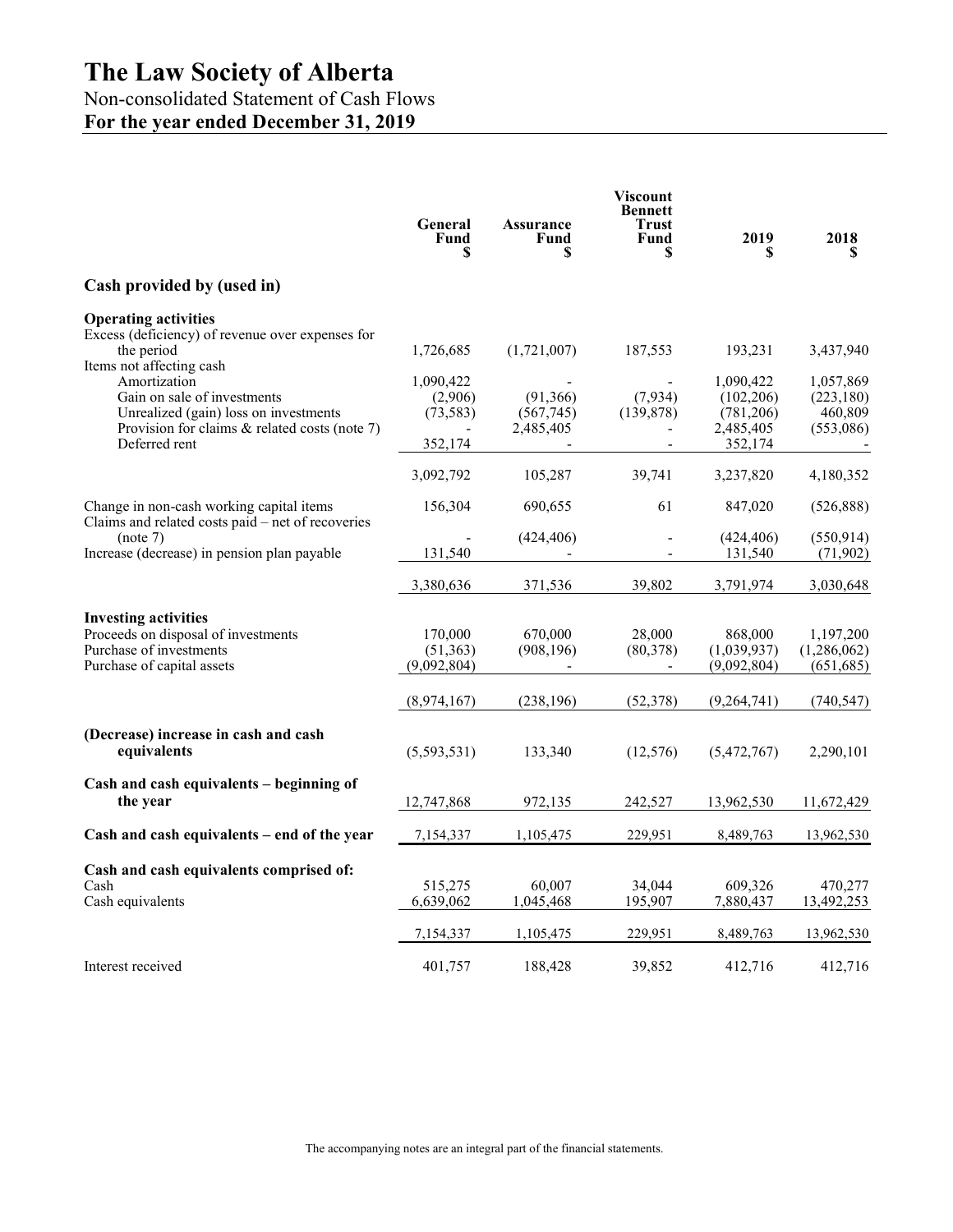Notes to Non-consolidated Financial Statements For the year ended December 31, 2019

### 1 General

The Law Society of Alberta (the Law Society) operates under the authority of the Legal Profession Act, Chapter L-8, Revised Statutes of Alberta 2000. The Law Society administers programs to promote a high standard of legal services and professional conduct through governance and regulation of an independent legal profession. The financial statements of the Law Society are prepared on a non-consolidated basis (refer to Note 11 Related Party Transactions).

#### 2 Summary of significant accounting policies

#### Basis of accounting

These financial statements are prepared in accordance with Canadian Accounting Standards for not for profit organizations (ASNPO) as issued by the Canadian Accounting Standards Board.

#### Use of estimates

The preparation of the financial statements in conformity with ASNPO requires management to make estimates and assumptions that affect the reported amounts of assets and liabilities as at the date of the financial statements and the reported amounts of revenue and expenses during the reporting periods. Actual results could differ from these estimates.

#### Comparative figures

Certain prior year figures have been reclassified to conform to current year's presentation.

#### Fund accounting

The Law Society has the following funds:

#### General Fund

The General Fund is an unrestricted fund which provides for the administration and governance of the Law Society's regulatory operations.

#### Assurance Fund

The Assurance Fund is a restricted fund maintained to reimburse, at the discretion of the Board, the principal amount of losses caused by a lawyer through the misappropriation or wrongful conversion of money or other property entrusted to or received by a lawyer in their professional capacity and in the course of the lawyer's legal practice.

The Assurance Fund was closed to claims for lawyer misappropriation of funds that occurred after June 30, 2014. Claims for lawyer misappropriation that occur subsequent to June 30, 2014 are covered though the Misappropriation Indemnity Program administered by Alberta Lawyers Indemnity Association (formerly The Alberta Lawyers Insurance Association).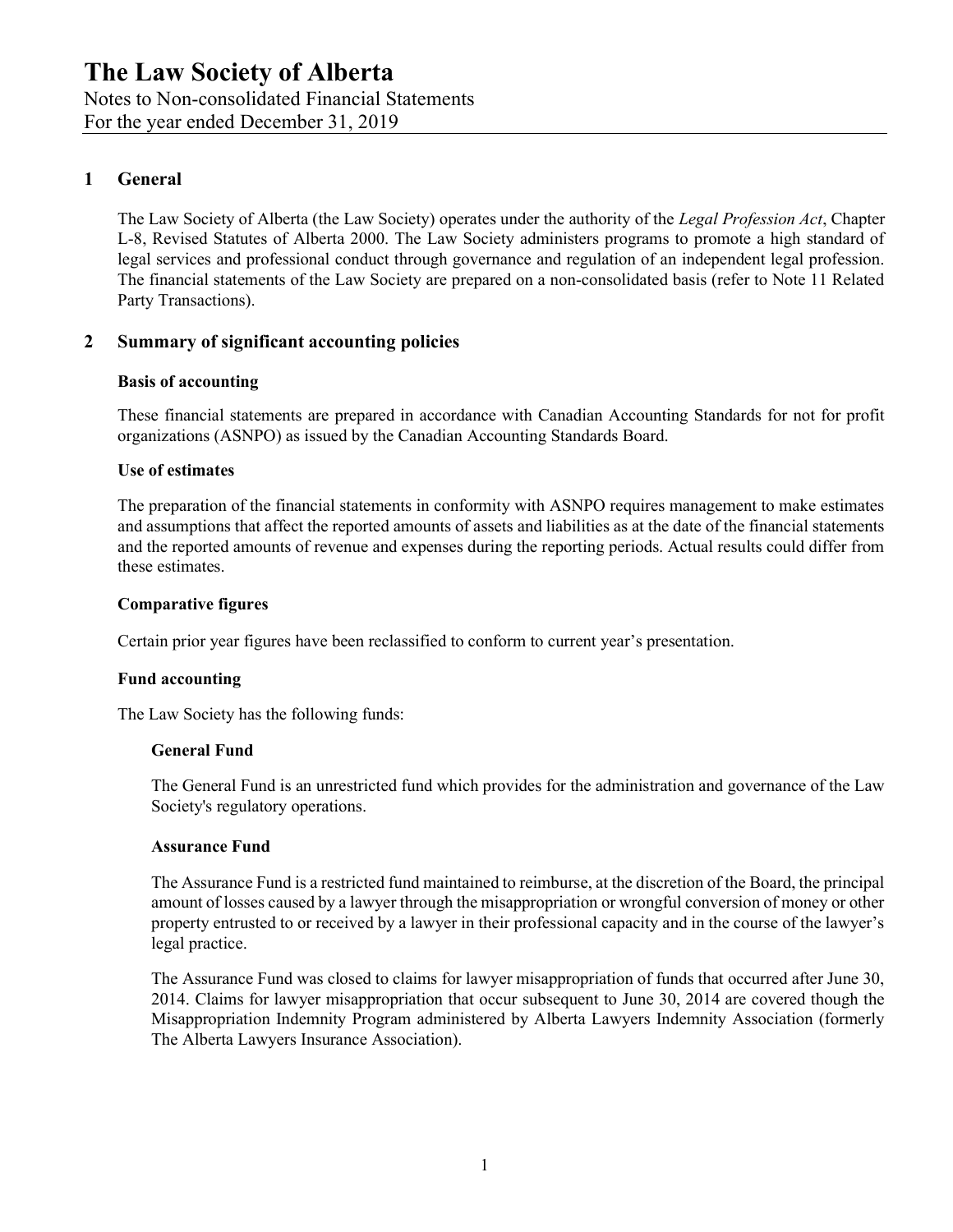Notes to Non-consolidated Financial Statements For the year ended December 31, 2019

#### Viscount Bennett Trust Fund

The Viscount Bennett Trust Fund is a restricted fund, the principal of which was gifted to the Law Society by the Right Honourable Viscount Bennett. The income generated by this fund is to be used for scholarships for law graduates, students-at-law or lawyers ordinarily resident in Alberta to support post-graduate legal studies.

#### Financial Instruments

The Law Society initially measures financial assets and financial liabilities at cost. It subsequently measures its investments at fair value. The financial assets subsequently measured at amortized cost include cash and cash equivalents, accounts receivable and accrued interest receivable. The financial liabilities subsequently recorded at amortized cost include accounts payable and accrued liabilities.

The Law Society's investments consist of equity securities, corporate bonds, and provincial and federal government bonds. The investments in equity securities which are traded on active markets are recorded at fair value. The Law Society has elected to record the investments in bonds at fair value. Changes in fair value of the investments are recorded on the statement of revenue, expenses and fund balances. The investments which are not traded on active markets are recorded at cost.

Financial assets are tested for impairment at the end of each reporting period when there are indications that the assets may be impaired.

#### Revenue recognition and deferred revenue

The Law Society follows the deferral method for revenue recognition. The Law Society's membership year runs from March 15 to March 15 of the subsequent year. Amounts received or receivable from the practice fee that pertain to the membership period subsequent to the year-end are deferred and recognized as revenue in the next fiscal year.

Investment income earned on investments is recognized in the fund in which the investments are maintained.

#### Recoveries

Recoveries from reinsurers and other third parties are recorded as revenue when they can be reasonably estimated and collectability is reasonably assured. Otherwise, the recovery is recorded when received.

#### Reserve and provision for claims and related costs

The provision for claims and related costs in the Assurance Fund is based upon the change from year to year in the reinsurance recoverable and reserve for claims and related costs. The reserve value is based on the actuarially determined discounted cost of possible claims and related costs as at the end of the fiscal year.

The Law Society's actuary is engaged to provide an annual valuation of the reserve for claims and related costs for the Assurance Fund in accordance with the standards of practice adopted by the Canadian Institute of Actuaries. For the purpose of this actuarial valuation, the actuary made use of certain information contained in the Law Society's financial records.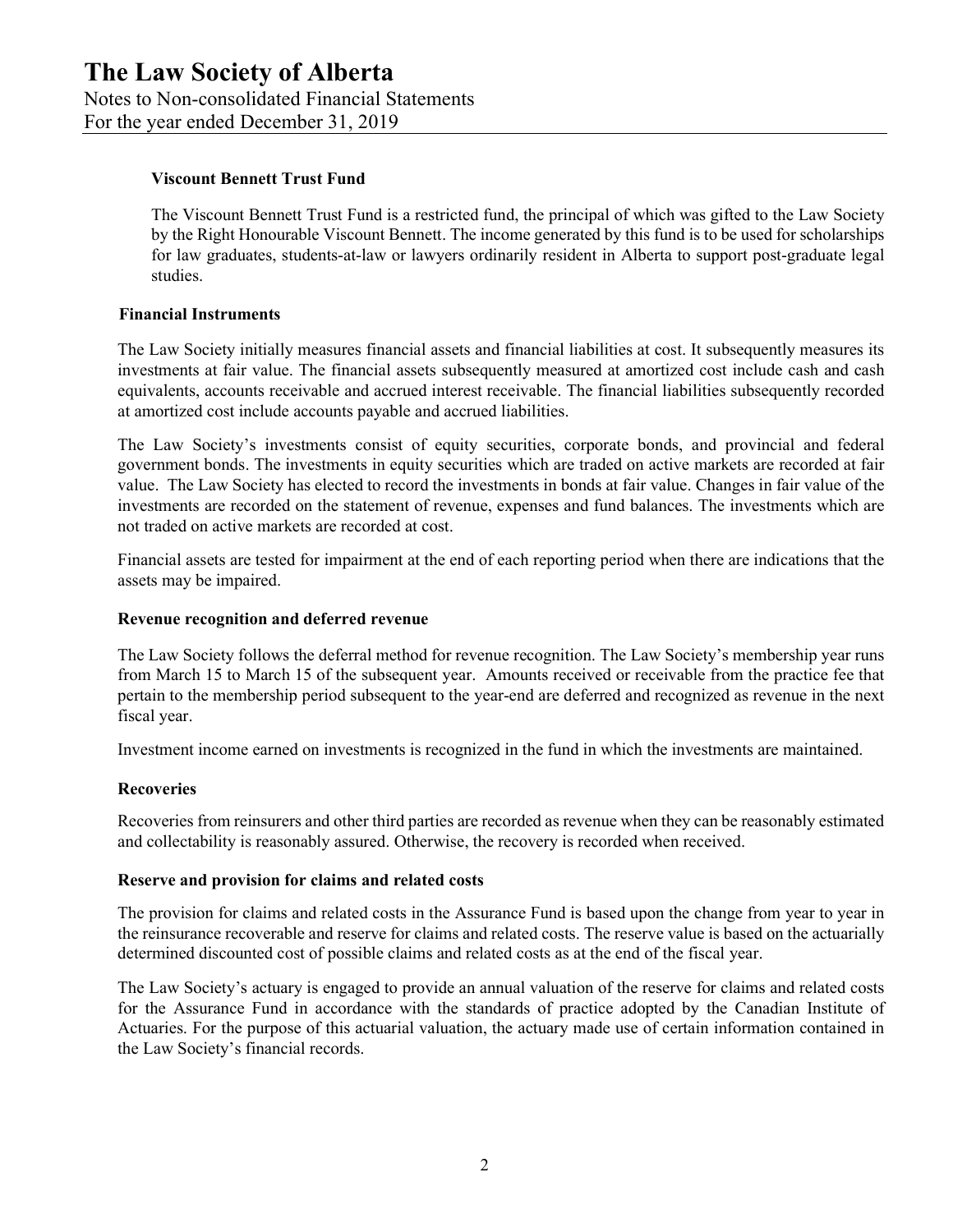Notes to Non-consolidated Financial Statements

For the year ended December 31, 2019

#### Reinsurance recoverable

In the normal course of business, the Law Society seeks to limit exposure to losses on large trust account misappropriation claims by purchasing reinsurance. The amounts reported in the balance sheet include estimates of amounts expected to be recovered from reinsurers on incurred losses that have not yet been paid. The provision for claims and related costs has been disclosed on a gross basis with an offsetting asset reflecting the reinsurance recoverable.

#### Cash and cash equivalents

Cash and cash equivalents include cash and short-term investments that are highly liquid and are readily convertible to known amounts of cash and are subject to insignificant risk of change in value.

#### Investment income

Investment income consists of interest, dividends, fund distributions, and gains and losses realized on the disposal of investments. Interest and dividends earned on investments are included as revenue on an accrual basis. The change in fair value of investments is recorded in the statement of revenue, expenses and fund balances as an unrealized gain (loss).

#### Capital assets

Capital assets are recorded at cost net of accumulated amortization. Amortization is calculated on a straight-line basis at the following annual rates:

| Furniture and equipment      | 10%                            |
|------------------------------|--------------------------------|
| Computer                     | 20%                            |
| Adjudicator training program | $33 - 1/3\%$                   |
| Leasehold improvements       | Over the lease term (15 years) |

#### Post-employment benefits

The Law Society maintains pension plans which provide defined benefit and defined contribution pension benefits. Pension costs and obligations for the defined benefit pension plans are determined using the projected benefit method and are charged to the statement of revenue, expense and fund balances based upon an actuarial valuation.

Pension plan assets of the registered pension plan (RPP) are measured at fair value and the expected return on pension plan assets is determined using market related values. The supplemental retirement plan (SRP) is an unfunded plan and does not hold any assets. The Law Society recognizes past service costs and actuarial gains and losses in the period they arise within re-measurements and other items. The Law Society measures the defined benefit obligation as of the balance sheet date using the most recently completed actuarial valuation prepared for accounting purposes.

#### Income taxes

The Law Society meets the qualifications of a non-profit organization as defined in the *Income Tax Act* and, as such, is exempt from income taxes.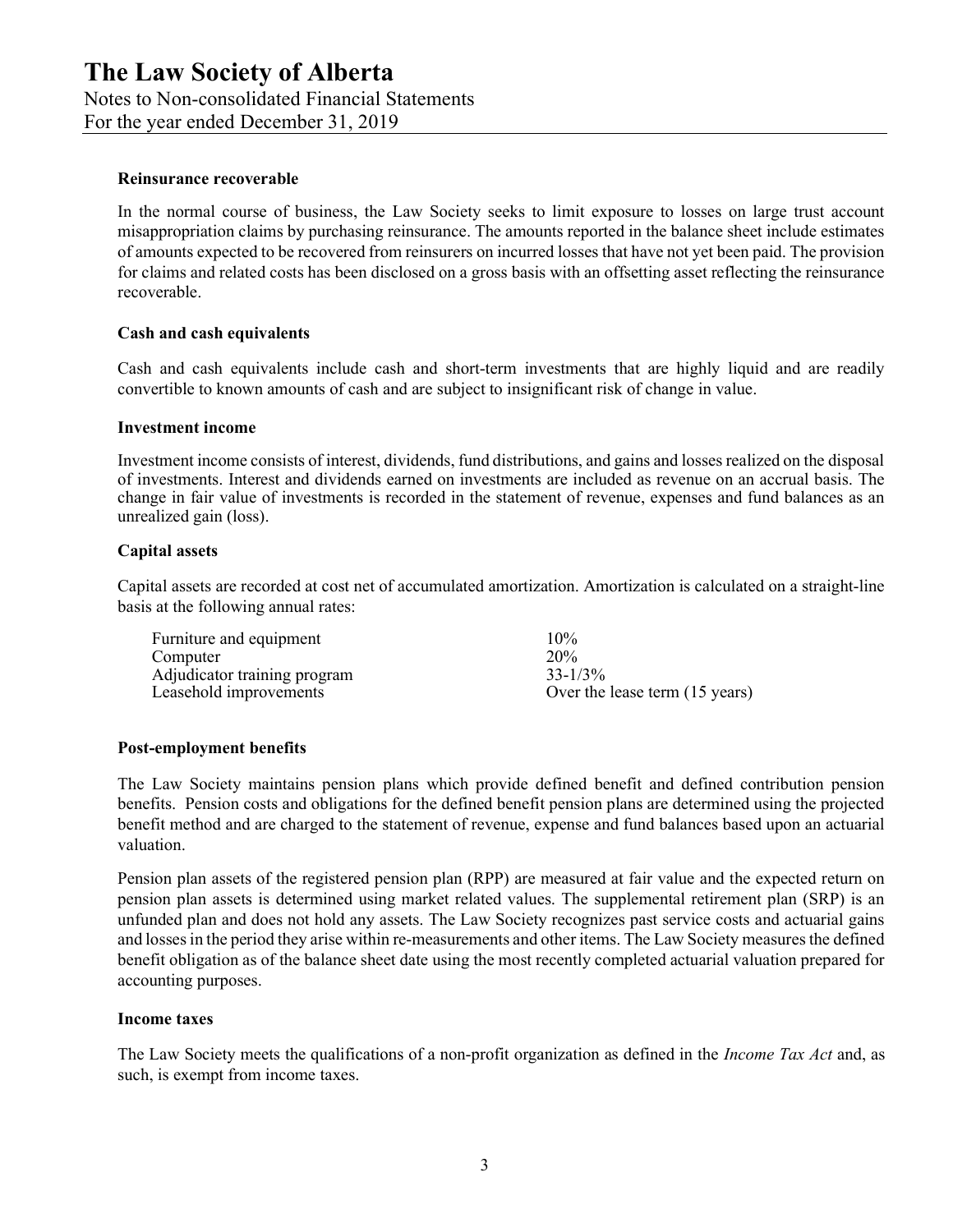Notes to Non-consolidated Financial Statements

For the year ended December 31, 2019

#### Donated services

A portion of the Law Society's work is dependent on the service of many volunteers, particularly the significant contribution of the Board and committees of the Board. These services are not normally purchased by the Law Society. Due to the difficulty in determining their fair value, donated services are not recognized in these financial statements.

#### 3 Investments

The Law Society's investments are governed by a Statement of Investment Policies and Goals approved by the Board and managed under contract with an investment manager. The Law Society's investments are carried at fair market value, subject to normal market fluctuations, and the statement of revenue, expenses, and fund balances reports both realized and unrealized gains and losses on investments. The Law Society's investments consist of bonds and equity investments at December 31, 2017 as follows:

|                                                 | 2019<br>\$ | 2018<br>S  |
|-------------------------------------------------|------------|------------|
| <b>Bonds denominated in Canadian dollars:</b>   |            |            |
| Corporate                                       | 3,468,953  | 2,784,986  |
| Provincial government                           | 1,397,529  | 1,863,513  |
| Federal government                              | 2,248,317  | 2,192,611  |
| T-Bills                                         | 99,487     | 15,084     |
|                                                 | 7,214,286  | 6,856,194  |
| <b>Equities denominated in Canadian dollars</b> | 4,214,545  | 3,517,288  |
|                                                 | 11,428,831 | 10,373,482 |

#### 4 Loans Receivable

The Law Society has agreed to participate with other Canadian law societies in a collective loan of \$2 million to the Canadian Legal Information Institute (CanLII), a wholly-owned subsidiary of the Federation of Law Societies of Canada. The loan is part of the financing for the purchase by CanLII of Lexum, a corporation providing support services to CanLII for the implementation of CanLII's legal information website. The Law Society's participation is \$294,864 (2018 - \$219,336) and includes interest earned. The loan has a five-year term with an annual interest rate of 4.74% compounded semi-annually and payable annually. The Law Society is also committed to provide \$63,973 for the next two years to finance the remaining portion of the acquisition.

The Law Society has agreed to provide financial support to the Canadian Centre for Professional Legal Education (CPLED) to cover the start-up costs related to the implementation of the new CPLED PREP program. The Law Society advanced \$1,050,000 (2018 - \$354,914) and has committed to provide a total of \$1.8M in financial support over the next two years. The annual interest rate is 4% compounded annually and is included in the loan balance. During 2019, \$46,822 in interest has been recognized on the loan. Repayment of the loan begins in 2021.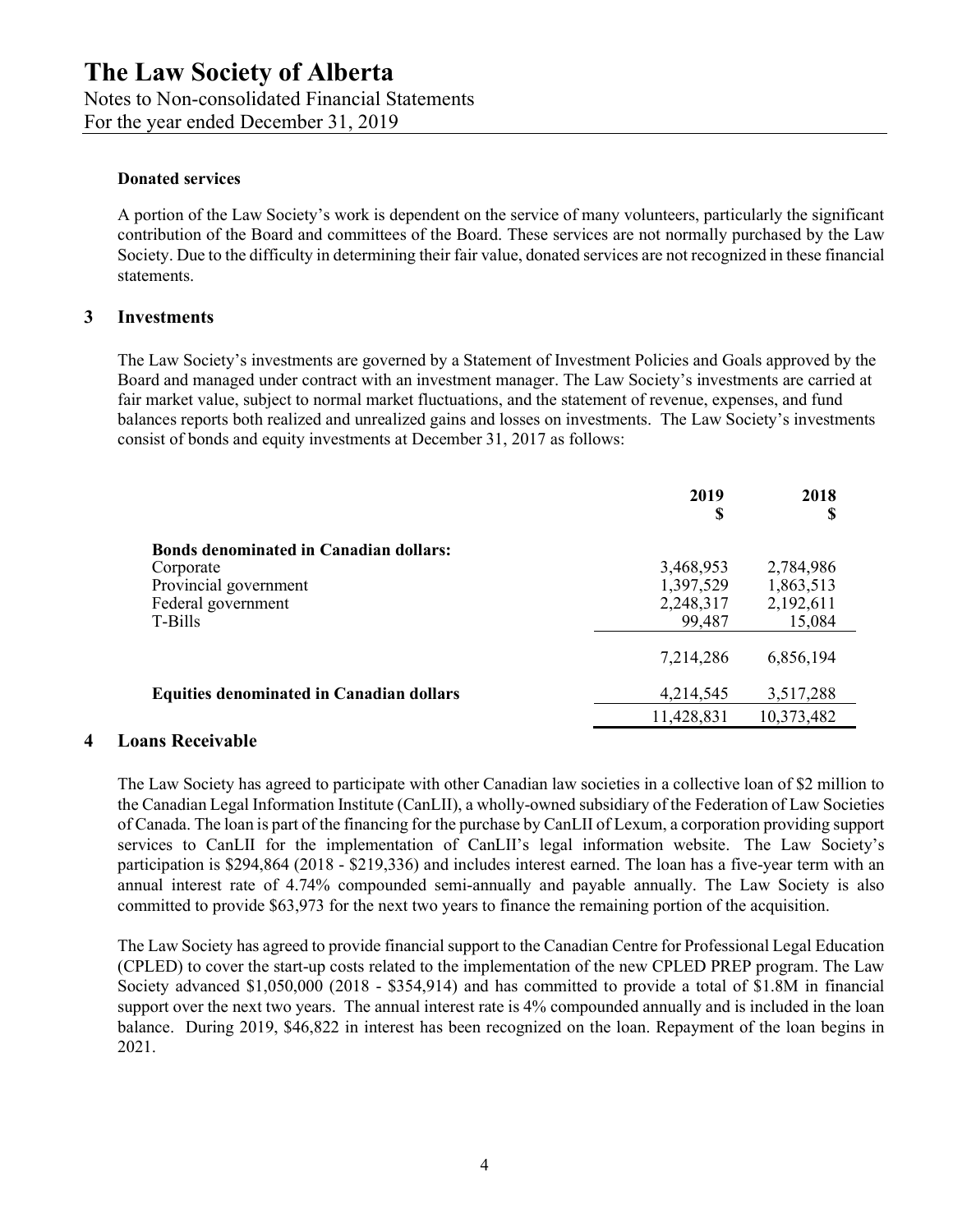Notes to Non-consolidated Financial Statements

For the year ended December 31, 2019

#### 5 Trust assets and liabilities

The Legal Profession Act provides that lawyers' trust funds which cannot be disbursed to clients must be forwarded to the Law Society. In 2019, approximately \$250,000 (2018 – \$359,000) was received. The Law Society holds the funds in trust for five years, refunds amounts to claimants as appropriate, and forwards any unclaimed funds, plus interest earned, less an administration fee to the Alberta Law Foundation. The administration fee is set at 2.5% of the principal and 10% of the income on the funds forwarded in each year. Amounts forwarded to the Alberta Law Foundation during the 2019 fiscal period totalled approximately \$167,600  $(2018 - $169,800)$ .

The Law Society holds funds related to custodianship trust accounts. In 2019 the Law Society held trust funds in the amount of \$83,000 (2018 - \$0). Interest earned on these funds is paid to the Alberta Law Foundation.

#### 6 Capital assets

|                              |            |                             | 2019       | 2018       |
|------------------------------|------------|-----------------------------|------------|------------|
|                              | Cost       | Accumulated<br>amortization | <b>Net</b> | <b>Net</b> |
|                              | \$         |                             | \$         | S          |
| Furniture and equipment      | 1,833,900  | 28,305                      | 1,805,595  | 103,702    |
| Computer                     | 2,681,330  | 1,190,015                   | 1,491,315  | 754,244    |
| Leasehold improvements       | 6,079,803  | 54,846                      | 6,024,957  | 411,237    |
| Adjudicator training program | 328,231    | 288,015                     | 40,216     | 90,517     |
|                              | 10,923,264 | 1,561,181                   | 9,362,083  | 1,359,700  |

#### 7 Reinsurance recoverable and reserve for claims and related costs

| 2019                     | 2018                       |
|--------------------------|----------------------------|
| 2,605,000<br>(1,458,000) | 8,741,000<br>(6, 136, 000) |
| 1,147,000                | 2,605,000                  |
|                          |                            |

The change in the reserve for claims and related costs is summarized as follows:

|                                                                                            | 2019                                           | 2018                                               |
|--------------------------------------------------------------------------------------------|------------------------------------------------|----------------------------------------------------|
| Reserve for claims and related costs – beginning of period                                 | 6,675,000                                      | 13,915,000                                         |
| Claims paid<br>Related costs paid and accrued<br>Recoveries from members and third parties | (654, 895)<br>(38,078)<br>268,568<br>(424,405) | (1,000,259)<br>(214, 055)<br>663,400<br>(550, 914) |
| (Decrease) Increase due to claims experience                                               | 1,027,405                                      | (6,689,086)                                        |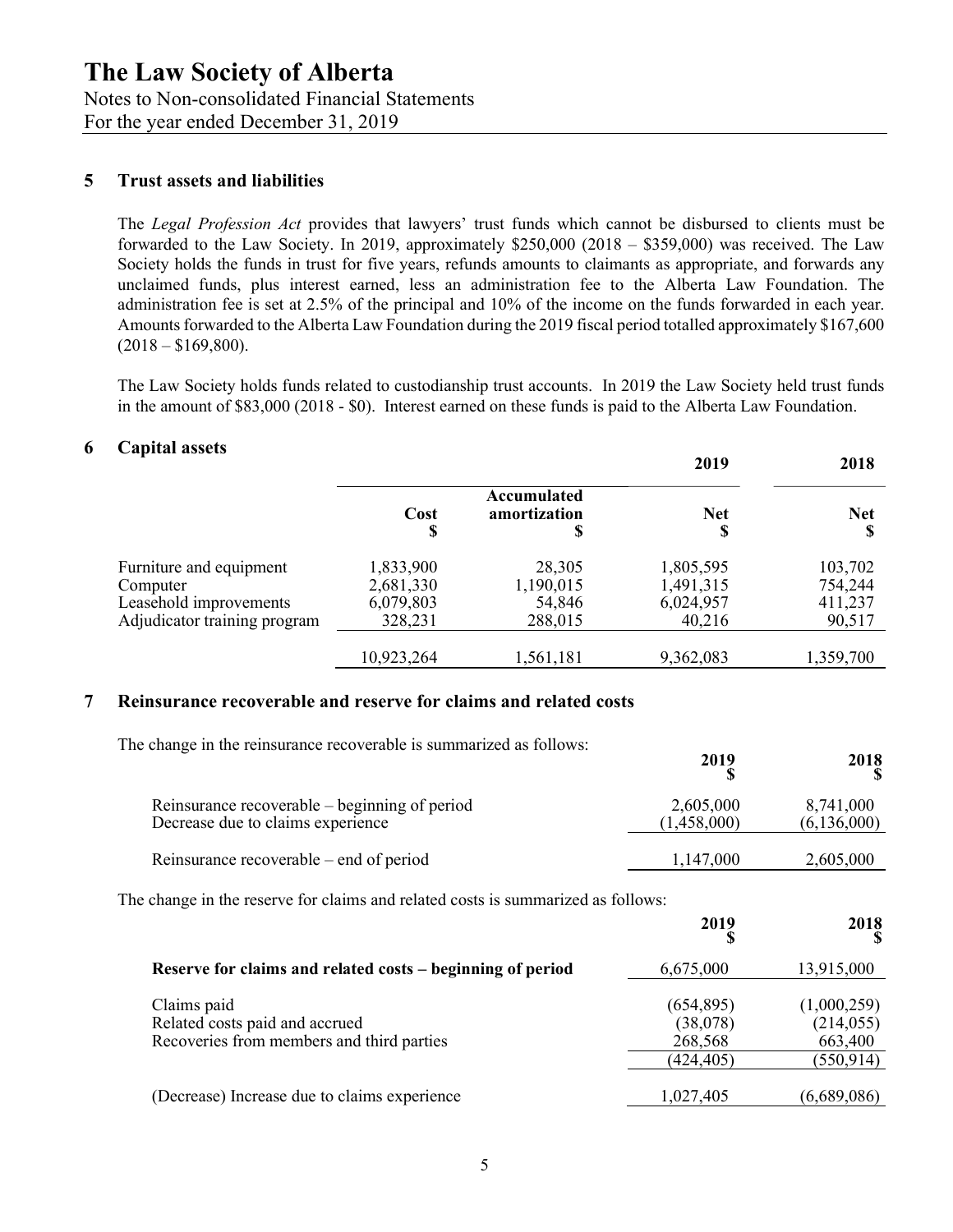Notes to Non-consolidated Financial Statements

For the year ended December 31, 2019

| Reserve for claims and related costs – end of period            | 7,278,000 | 6,675,000 |
|-----------------------------------------------------------------|-----------|-----------|
|                                                                 |           |           |
| Case reserves (indemnity and external expenses)                 | 3,090,000 | 2,738,000 |
| Incurred but not reported claim reserve (indemnity and external |           |           |
| expenses)                                                       | 2,551,000 | 3,199,000 |
| Provision for internal claim administration                     | 324,000   | 33,000    |
| Provision for adverse deviation                                 | 1,313,000 | 705,000   |
|                                                                 |           |           |
| Reserve for claims and related costs                            | 7,278,000 | 6,675,000 |

The portion of the reserve for claims and related costs expected to be paid within the next fiscal year cannot be reasonably determined and therefore has not been included in current liabilities.

In summary, the net exposure is summarized as follows:

|                                                                                                             | 2019<br>S                         | 2018<br>S                            |
|-------------------------------------------------------------------------------------------------------------|-----------------------------------|--------------------------------------|
| Reserve for claims and related costs – beginning of period<br>Reinsurance recoverable – beginning of period | 6,675,000<br>(2,605,000)          | 13,915,000<br>(8,741,000)            |
| Net exposure $-$ beginning of period                                                                        | 4,070,000                         | 5,174,000                            |
| Claims paid<br>Related costs paid and accrued<br>Recoveries from members and third parties                  | (654, 895)<br>(38,078)<br>268,568 | (1,000,259)<br>(214, 055)<br>663,400 |
|                                                                                                             | 3,645,595                         | 4,623,086                            |
| Provision for claims and related costs                                                                      | 2,485,405                         | (553,086)                            |
| Net exposure $-$ end of period                                                                              | 6,131,000                         | 4,070,000                            |
| Reserve for claims and related costs – end of period<br>Reinsurance recoverable – end of period             | 7,278,000<br>(1,147,000)          | 6,675,000<br>(2,605,000)             |
| Net exposure $-$ end of period                                                                              | 6,131,000                         | 4,070,000                            |

The discount rate applied by the actuary at December 31, 2019 is  $2.05\%$  (2018 – 2.30%). The undiscounted reserve balance at December 31, 2019 is \$6.384 million (2018 – \$6.093 million).

Claims which occurred between November 1, 2001 and October 31, 2007 are insured by a \$10,000,000 indemnity bond with the Law Society retaining the first \$1,000,000 in claims losses. Claims which occurred between November 1, 2007 and June 30, 2014 are insured by an indemnity bond of \$10,000,000 with a \$1,500,000 retention. Claims for lawyer misappropriation that occur subsequent to June 30, 2014 are covered though the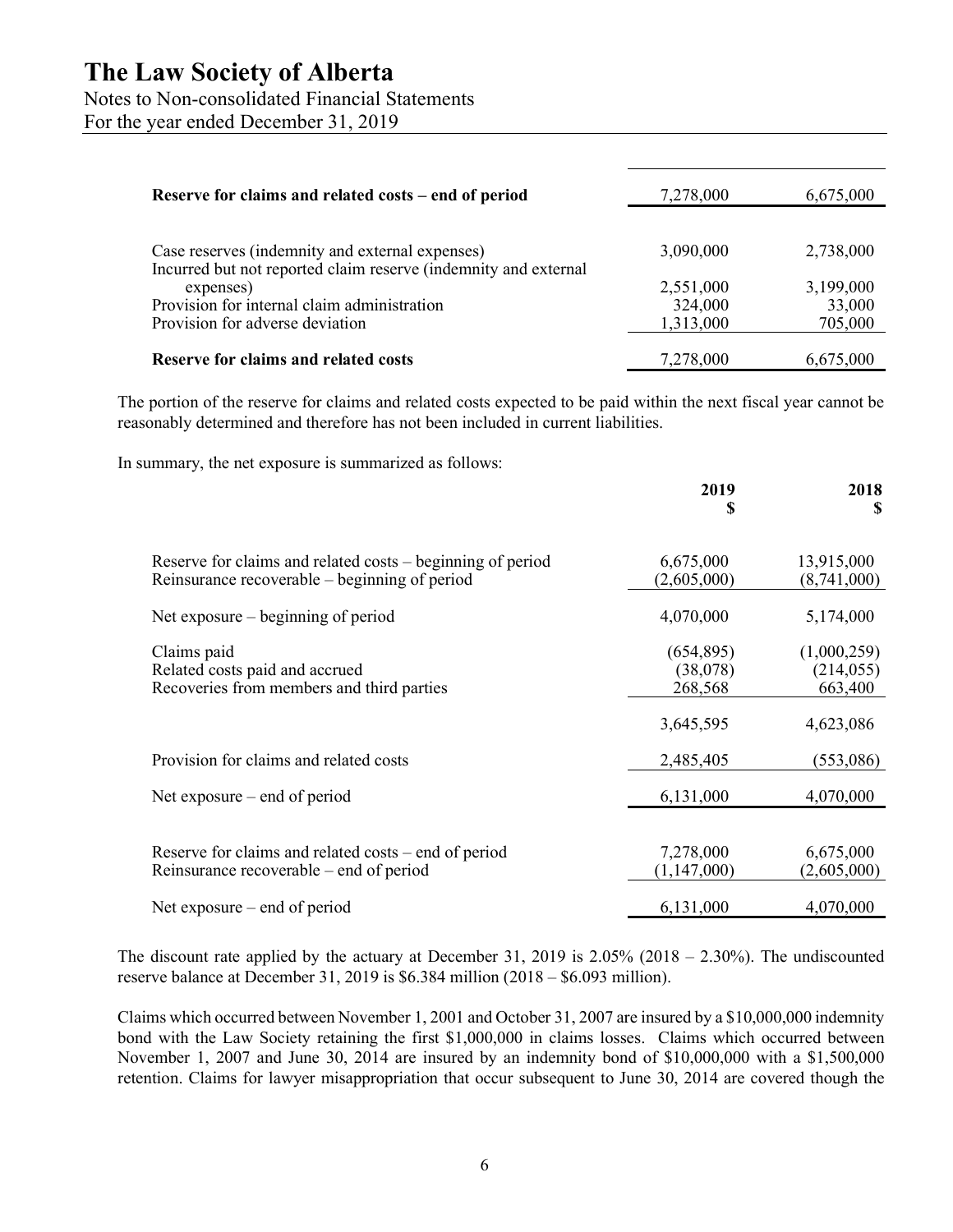Misappropriation Indemnity program administered by Alberta Lawyers Indemnity Association (formerly The Alberta Lawyers Insurance Association).

#### 8 Restricted funds

#### Contingency reserve

The Contingency reserve is for future liabilities that may arise as a result of significant adverse claims experience. In the current period, expenses exceeded revenue of the Assurance Fund by \$1,721,007 and this amount, therefore, reduced the reserve (2018 – revenue exceeded expenses by \$334,258).

#### Scholarship reserve

In the current period, revenue exceeded expenses by \$187,553 and this amount, therefore, was added to the reserve (2018 – expenses exceeded revenue by \$41,956).

#### 9 Pension plan

|                                                                                             | 2019                 | 2018                 |
|---------------------------------------------------------------------------------------------|----------------------|----------------------|
| Registered pension plan accrued liability<br>Supplemental retirement plan accrued liability | 392,304<br>2,210,064 | 382,474<br>2,088,354 |
|                                                                                             | 2,602,368            | 2,470,828            |

#### a) Registered pension plan

The Law Society provides a non-contributory defined benefit pension plan to eligible management employees based on earnings and years of service. The defined benefit pension plan was closed to management employees commencing employment after May 31, 2006.

As of December 31, 2019, and on advice of the actuary, the details of the pension plan are as follows:

|                                                  | 2019       | 2018       |
|--------------------------------------------------|------------|------------|
| Reconciliation of fair value of plan assets      |            |            |
| Fair value of plan assets – beginning of period  | 3,667,627  | 3,733,614  |
| Law Society contributions during period          | 38,292     | 75,300     |
| Actual return on plan assets                     | 508,459    | 14,392     |
| Less benefits paid during period to retirees     | (208, 303) | (155,679)  |
| Fair value of plan assets – end of period        | 4,006,075  | 3,667,627  |
| Reconciliation of the accrued benefit obligation |            |            |
| Accrued benefit obligation – beginning of period | 4,050,101  | 4,206,207  |
| Current service cost                             | 63,866     | 129,991    |
| Interest on accrued benefit obligation           | 151,160    | 140,478    |
| Actuarial (gain) during period                   | 341,555    | (270, 896) |
| Less benefits paid during period to retirees     | (208, 303) | 155,679    |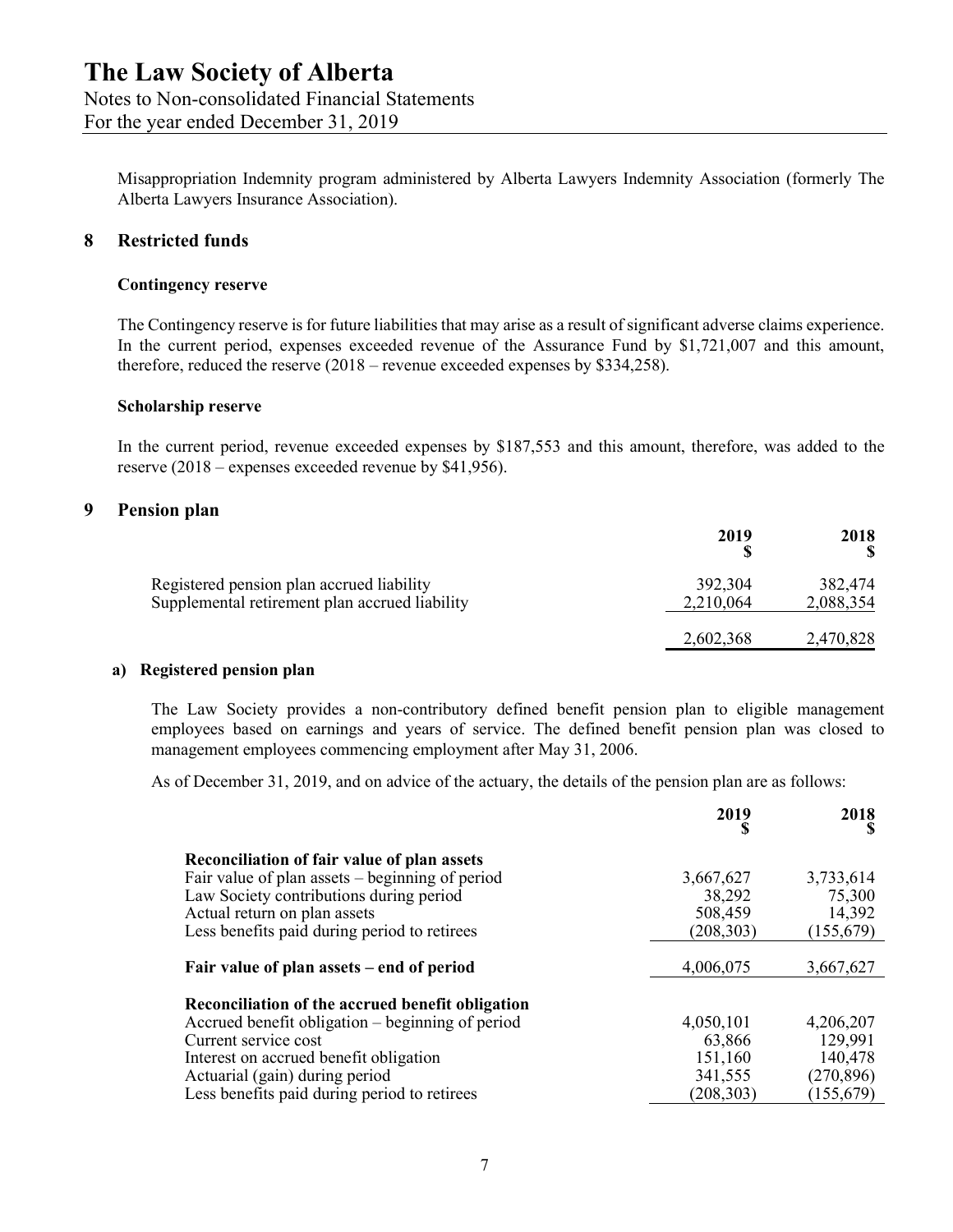Notes to Non-consolidated Financial Statements For the year ended December 31, 2019

|                                               | 2019<br>S  | 2018<br>S  |
|-----------------------------------------------|------------|------------|
| Accrued benefit obligations – end of period   | 4,398,379  | 4,050,101  |
| <b>Plan deficit</b><br><b>Pension cost</b>    | (392, 304) | (382, 474) |
| Current service cost                          | 63,866     | 129,991    |
| Finance cost                                  | 15,020     | 16,748     |
| Re-measurements and other items               | (30,764)   | (161, 558) |
| Pension cost recognized during period         | 48,122     | (14, 819)  |
| <b>Accrued benefit asset</b>                  |            |            |
| Beginning balance – Accrued benefit liability | (382, 474) | (472, 593) |
| Plus contributions in the period              | 38,292     | 75,300     |
| Less pension cost recognized during period    | (48, 122)  | 14,819     |
| Ending balance - Accrued benefit liability    | (392,304)  | (382,474)  |

#### Plan assets

The plan assets are invested in a balanced fund that consists of the following asset mix:

|                                                             | 2019     | 2018     |
|-------------------------------------------------------------|----------|----------|
| Fixed income                                                | $32.1\%$ | 32.7%    |
| Foreign equities                                            | $45.0\%$ | 44.7%    |
| Canadian equity                                             | 16.9%    | 17.3%    |
| Cash and cash equivalents                                   | $6.0\%$  | $5.3\%$  |
|                                                             | 100%     | 100%     |
| <b>Assumptions</b>                                          |          |          |
| The actuary used the following rates in their calculations: | 2019     | 2018     |
| Discount rate $-$ beginning of period                       | 3.80%    | 3.35%    |
| Discount rate – end of period                               | 3.05%    | 3.80%    |
| Expected long-term rate of return on plan assets            | 3.05%    | 3.80%    |
| Rate of compensation increase                               | 3.50%    | $3.50\%$ |

#### b) Supplemental Retirement Plan

The Law Society provides to eligible management employees a non-funded Supplemental Retirement Plan (SRP). The SRP is based on earnings and years of service and has been implemented to top-up the pension payments for those whose earnings are above the Canada Revenue Agency maximum. The SRP was closed to management employees commencing employment after May 31, 2006.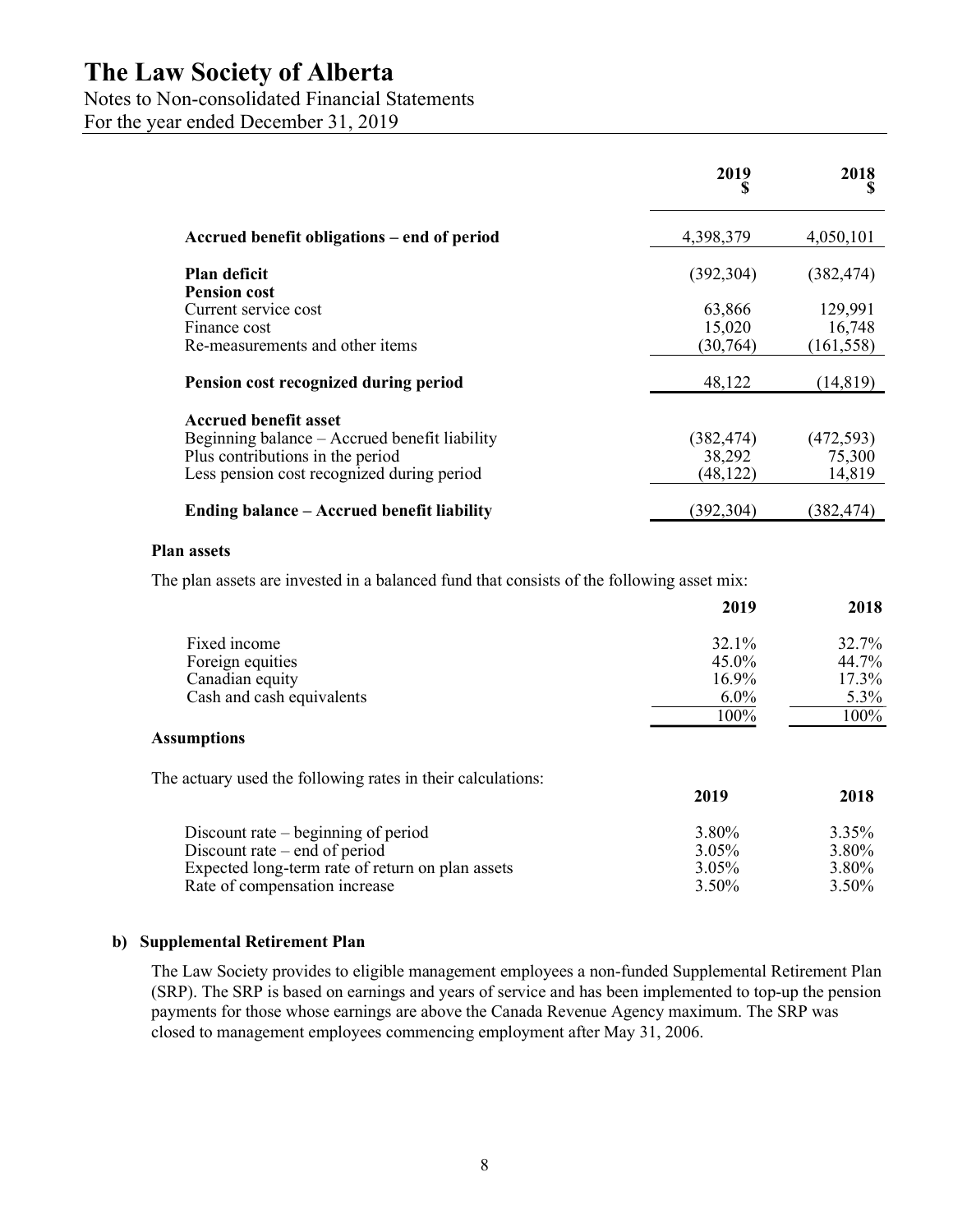#### Notes to Non-consolidated Financial Statements

For the year ended December 31, 2019

|                                                                                                                                                                                                          | 2019<br>S                               | 2018<br>S                                   |
|----------------------------------------------------------------------------------------------------------------------------------------------------------------------------------------------------------|-----------------------------------------|---------------------------------------------|
| Reconciliation of the accrued benefit obligation<br>Accrued benefit obligation – beginning of period<br>Current service cost<br>Interest on accrued benefit obligation<br>Actuarial (gain) during period | 2,088,354<br>3,195<br>77,360<br>149,494 | 2,070,137<br>98,630<br>70,610<br>(127, 615) |
| Less benefits paid during period for retirees<br>Accrued benefit obligation – end of period                                                                                                              | (108, 339)<br>2,210,064                 | (23, 408)<br>2,088,354                      |
| <b>Pension cost</b><br>Current service cost<br>Interest cost on accrued benefit obligation<br>Net actuarial (gains)                                                                                      | 3,195<br>77,360<br>149,494              | 98,630<br>70,610<br>(127, 615)              |
| Pension cost recognized during period                                                                                                                                                                    | 230,049                                 | 41,625                                      |
| <b>Accrued benefit liability</b><br>Beginning balance – accrued benefit liability                                                                                                                        | (2,088,354)                             | (2,070,137)                                 |
| Plus contributions in the period<br>Less pension cost recognized during period                                                                                                                           | 108,339<br>(230, 049)                   | 23,408<br>(41, 625)                         |
| Ending balance – Accrued benefit liability                                                                                                                                                               | (2,210,064)                             | (2,088,354)                                 |

#### 10 Operating Lease

The Law Society has an operating lease for its premises for 15 years and 9 months effective November 7, 2019. Under the terms of the lease agreement, the minimum annual lease payment increases over the lease term. In addition, the lessor provided the Law Society with a tenant improvement allowance. This allowance is accounted for as a reduction of the lease expense over the term of the lease.

#### 11 Commitments

The Law Society is committed to leased office space and equipment until 2035. In addition, the Law Society has annual funding commitments to related organizations. Future minimum lease payments and funding commitments are as follows:

\$

| 2020                | 2,984,379  |
|---------------------|------------|
| 2021                | 2,356,269  |
| 2022                | 1,923,228  |
| 2023 and thereafter | 29,768,556 |

#### 12 Related party transactions

Alberta Lawyers Indemnity Association (formerly The Alberta Lawyers Insurance Association) (the Association) is a wholly-owned subsidiary of the Law Society. Share capital of \$20 consists of four common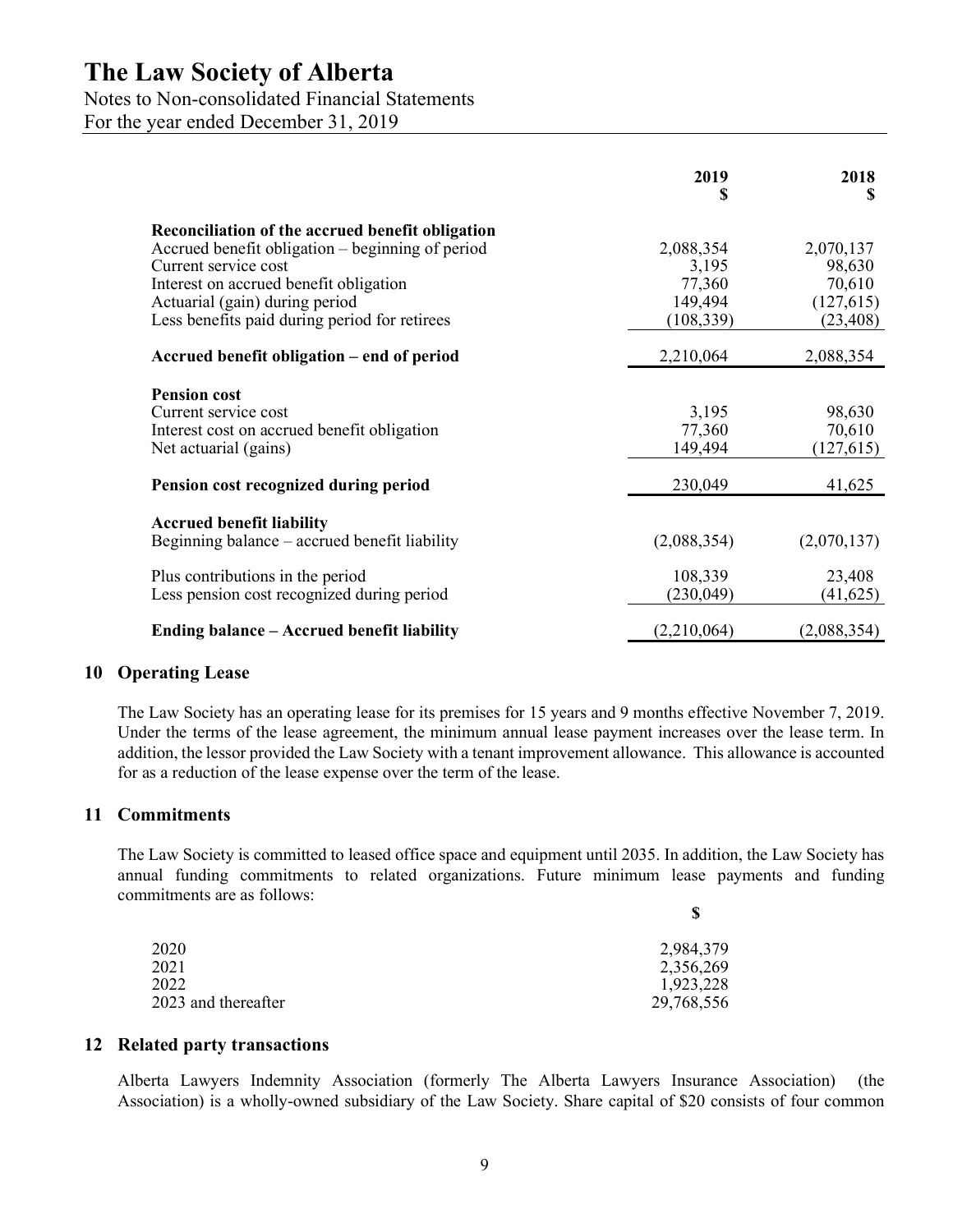shares; three shares issued to the Law Society and one share issued to the person who holds the office of Executive Director of the Law Society, as bare trustee for the Law Society.

The Association administers a program under which active members of the Law Society in private practice (indemnified lawyers) have mandatory coverage for errors and omissions (or Professional Liability Insurance) of \$1,000,000 per occurrence, with an annual aggregate limit of \$2,000,000. Effective July 1, 2014 the Association also administers a program under which indemnified lawyers have mandatory coverage for misappropriation from lawyer trust accounts (or Misappropriation Indemnity) of \$5,000,000 per occurrence, with a professionwide annual aggregate limit of \$25,000,000.

The Law Society does not consolidate, in its financial statements, the results of the Association. A summary of the Association's financial information for the year ended December 31, 2019 is as follows:

|                                                                              | 2019                           | 2018<br>S                      |
|------------------------------------------------------------------------------|--------------------------------|--------------------------------|
| Assets<br>Liabilities                                                        | 201,233,014<br>(138, 470, 729) | 174,628,249<br>(134, 570, 206) |
| Net assets                                                                   | 62,762,285                     | 40,058,043                     |
| Revenue<br>Expenses                                                          | 46, 455, 283<br>(25, 467, 155) | 37,844,460<br>(25, 335, 656)   |
| Excess of revenue over expenses before the following:                        | 20,988,128                     | 12,508,804                     |
| Unrealized gain (loss) on fair market value of investments                   | 1,716,114                      | (5,639,154)                    |
| <b>Excess of revenue over expenses</b>                                       | 22,704,242                     | 6,869,650                      |
| Cash flows from operating activities<br>Cash flows from investing activities | 15,750,460<br>866,809          | 15,646,588<br>(19, 812, 809)   |
| Increase (decrease) in cash and cash equivalents                             | 16,617,269                     | (4,166,221)                    |

During the year the Law Society received \$2,867,000 from the Association for management fees (2018 – \$3,490,072). As at December 31, 2019, \$152,250 was due to the Association (2018 –\$21,744) and is non-interest bearing and due on demand. These transactions are in the normal course of operations and are measured at the amount of consideration established and agreed to by the related parties.

The elected Board of the Law Society include lawyers drawn from law firms across the province. These law firms may at times be engaged by the Law Society in the normal course of business. During the year expenses of \$10,729 were incurred with these law firms (2018 - \$263,579). Board members are not involved in the retention of these firms.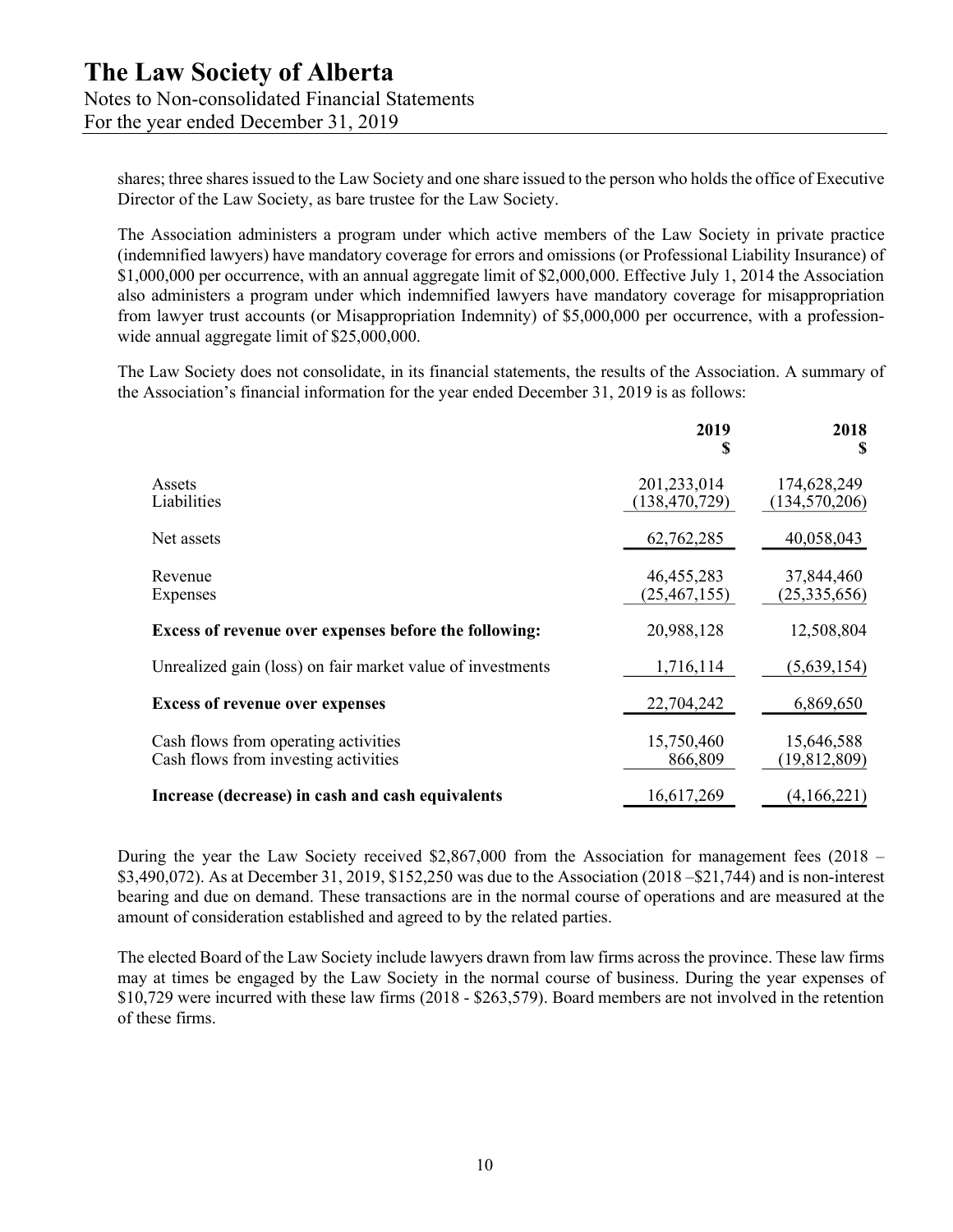### 13 Financial instruments

#### Interest rate risk

The Law Society is exposed to interest rate risk on its investments. The Law Society manages the interest rate risk on bonds by engaging an investment manager who is guided by the Statement of Investment Policies and Goals designed to mitigate interest rate risk.

Included in investments are bonds in the amount of \$6,856,194. The maturity dates and interest rates are as follows:

|                                                                                                | <b>December 31, 2019</b>                              |                                     | December 31, 2018                                     |                                   |
|------------------------------------------------------------------------------------------------|-------------------------------------------------------|-------------------------------------|-------------------------------------------------------|-----------------------------------|
| Maturity date from balance sheet date                                                          | Range                                                 | <b>Interest rate Market value</b>   | Range                                                 | Interest rate Market value        |
| Within five years<br>Greater than five years but less than ten years<br>Greater than ten years | $1.25 - 7.56\%$<br>$1.90 - 5.75\%$<br>$2.00 - 6.35\%$ | 2,813,838<br>2,172,682<br>2,198,830 | $1.25 - 7.56\%$<br>$1.00 - 4.29\%$<br>$2.25 - 6.50\%$ | 1,488,386<br>4,428,048<br>939,760 |
|                                                                                                |                                                       | 7,185,350                           |                                                       | 6,856,194                         |

#### Price risk

The investments of the Law Society are subject to price risk because changing interest rates impact the market value of the interest-bearing investments, general economic conditions affect the market value of equity investments and currency exchange rates impact the market value of the investments denominated in currencies other than the Canadian dollar. The risk is managed by engaging an investment manager for the long-term portfolio investments and by investing other funds in short term fixed rate securities with high credit ratings.

#### Credit risk

The Law Society is not exposed to significant credit risk on any of its financial assets. The Law Society manages credit risk by maintaining bank accounts with reputable financial institutions and only investing in securities that are liquid, highly rated and traded in active markets. Accounts receivable are from lawyers and reputable, creditworthy reinsurers.

#### Liquidity risk

Liquidity risk is the risk that the Law Society will not be able to meet its financial obligations as they become due. The Law Society's approach to managing liquidity is to ensure that it will have sufficient cash available to meet its liabilities when due. The Law Society's strategy is to satisfy its liquidity needs using cash on hand, cash flows generated from operating activities and investing activities.